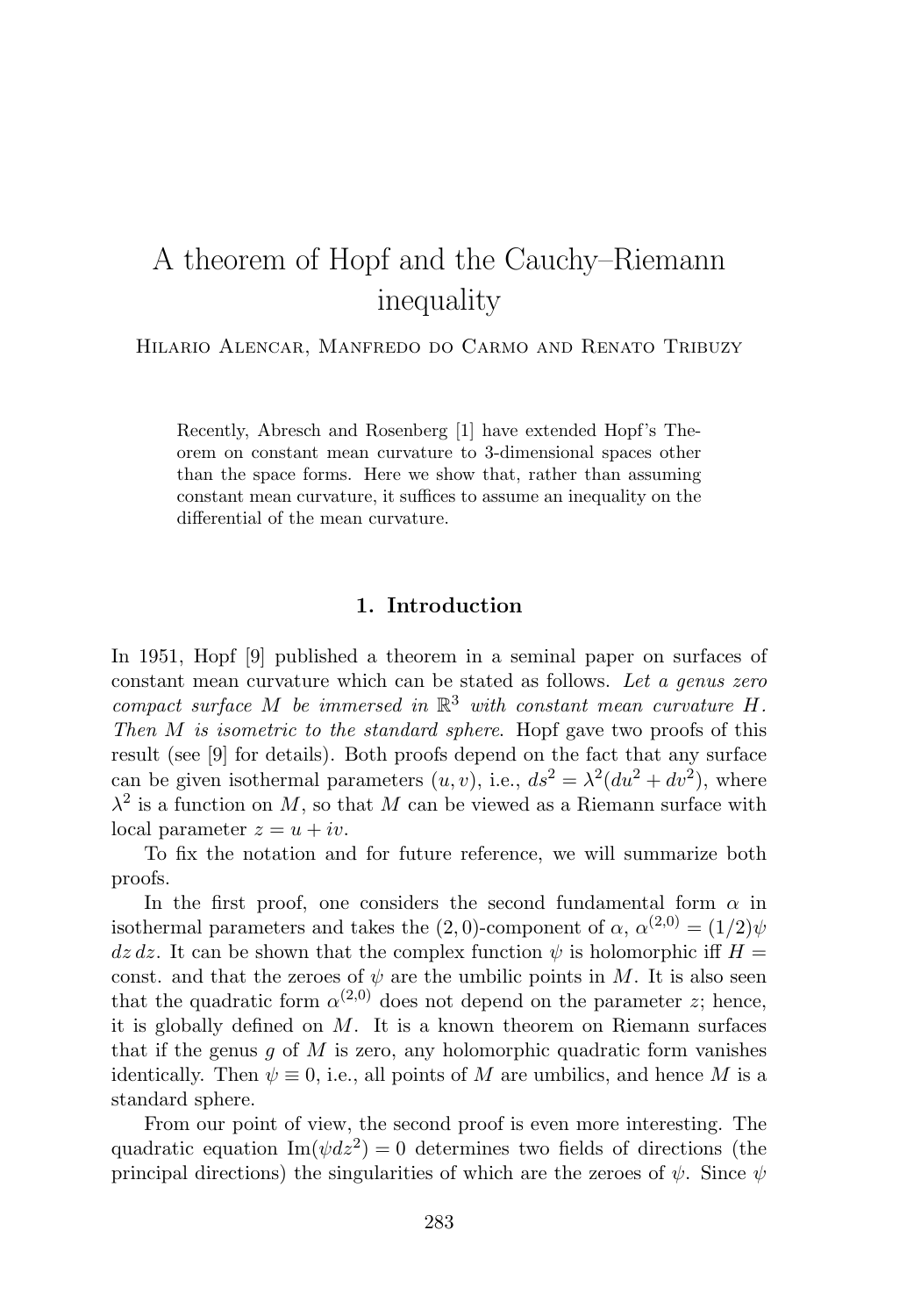is holomorphic, if  $z_0$  is a zero of  $\psi$ , either  $\psi \equiv 0$  in a neighborhood V of  $z_0$  or

$$
\psi(z) = (z - z_0)^k f_k(z), \ z \in V, \ k \ge 1,
$$

where  $f_k$  is a function of z with  $f_k(z_0) \neq 0$ . It follows that  $z_0$  is an isolated singularity of the field of directions and its index is  $(-k/2)$ . Thus, either  $\alpha^{(2,0)} \equiv 0$  on M, and we have a standard sphere, or all singularities are isolated and have negative index. Since  $g = 0$ , the sum of the indices of all singularities for any field of directions is two (hence positive). This is a contradiction, so  $\alpha^{(2,0)} \equiv 0$  on M.

Notice that in the second proof the fact that  $\psi$  is holomorphic is only used to show that the index of an isolated singularity of the field of directions is negative and that either  $\psi \equiv 0$  or the zeroes of  $\psi$  are isolated.

Recently, Abresch and Rosenberg [2] considered a surface M immersed in  $M^2(c) \times \mathbb{R}$ , where  $M^2(c)$  is a (complete simply connected) 2-dimensional Riemannian manifold with constant curvature  $c$  and introduced on  $M$  the quadratic form

(1.1) 
$$
Q(X,Y) = 2H\alpha(X,Y) - c\langle \xi X, \xi Y \rangle;
$$

here, X and Y are tangents vectors to M and  $\xi: M^2(c) \times \mathbb{R} \to \mathbb{R}$  is the natural projection onto R, i.e.,  $\xi(p,t) = t$ ,  $p \in M^2(c)$ ,  $t \in \mathbb{R}$ ; we have, for notational simplicity, identified  $\xi$  with its differential  $d\xi$ . Let  $Q^{(2,0)}$  be the  $(2, 0)$ -component of  $Q$ .

Abresch and Rosenberg proved that  $Q^{(2,0)}$  is holomorphic if  $H = \text{const.}$ on  $M$ , and if  $M$  is a genus zero compact surface, then  $M$  is an embedded surface invariant by rotations in  $M^2(c) \times \mathbb{R}$  (see [1] and the references there for details).

The goal of the present paper is to show that the above result still holds if H is not necessarily constant but its differential satisfies a certain inequality. More precisely, we prove

**Theorem 1.1.** Let M be a compact immersed surface of genus zero in  $M^2(c) \times \mathbb{R}$ . Assume that

$$
|dH| \le g|Q^{(2,0)}|,
$$

where  $|dH|$  is the norm of the differential  $dH$  of the mean curvature H of M, and g is a continuous, non-negative real function. Then  $Q^{(2,0)}$  is identically zero, and M is an embedded surface invariant by rotations in  $M^2(c) \times \mathbb{R}$ .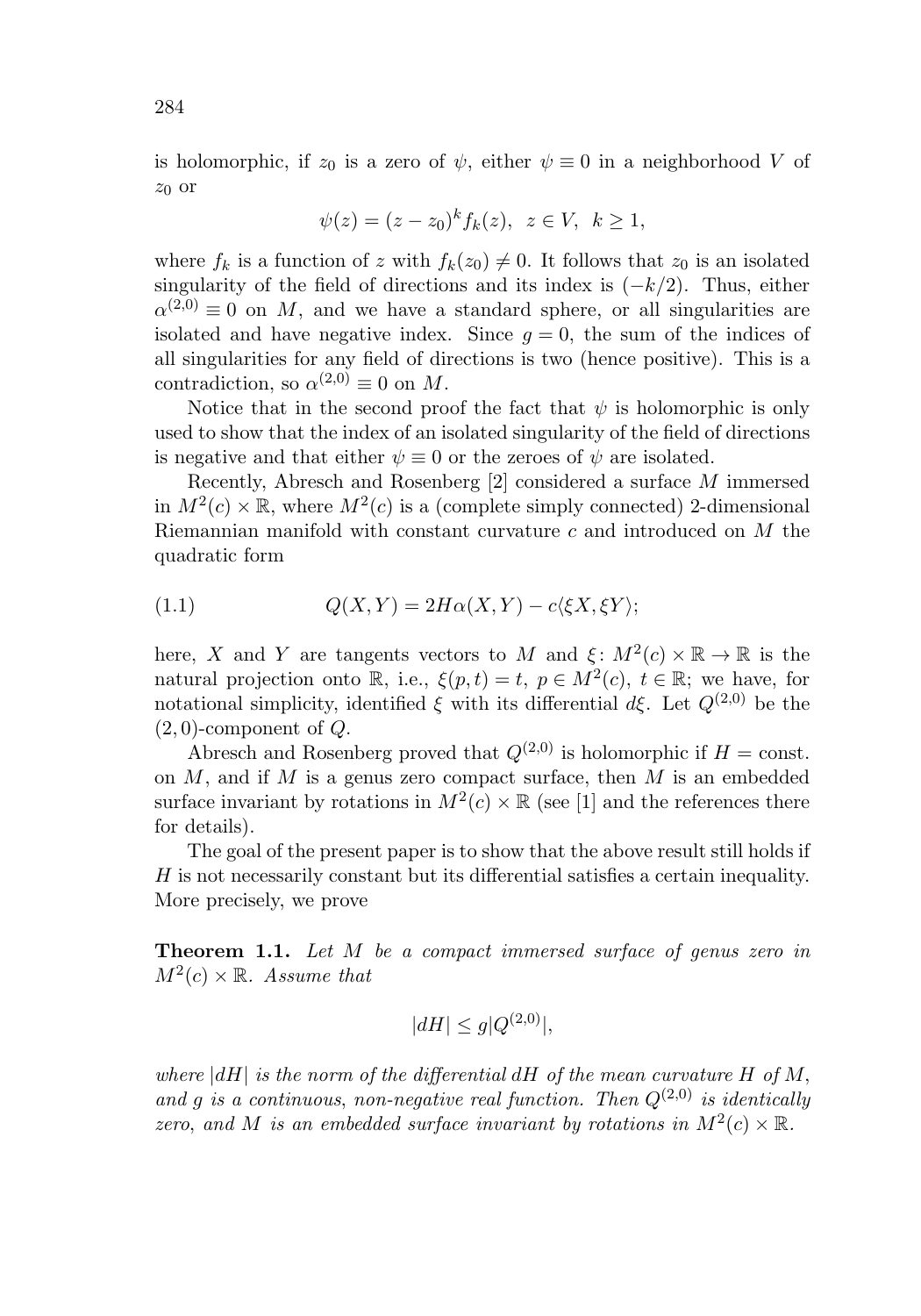A crucial point in our proof is to observe, as already noticed by Eschenburg and Tribuzy [6], that the second proof of Hopf uses only a weak notion of holomorphy and try to enclose that in a form that we can use. The outcome is the following lemma which is an adaptation of results of Chern [5] and Eschenburg and Tribuzy [6].

**Main Lemma.** Let  $f: U \subset \mathbb{C} \to \mathbb{C}$  be a complex function defined in an open set U of the complex plane. Assume that

(1.2) 
$$
\left|\frac{\partial f}{\partial \bar{z}}\right| \leq h(z) |f(z)|,
$$

where h is a continuous, non-negative real function. Assume further that  $z = z_0 \in U$  is a zero of f. Then either  $f \equiv 0$  in a neighborhood  $V \subset U$  of  $z_0$ , or

$$
f(z) = (z - z_0)^k f_k(z), \ z \in V, \ k \ge 1,
$$

where  $f_k(z)$  is a continuous function with  $f_k(z_0) \neq 0$ .

Thus condition (1.2) implies the weak condition of holomorphy that is used in Hopf's second proof. Following Eschenburg and Tribuzy [6], we call (1.2) a Cauchy–Riemann inequality.

We will prove the Main Lemma in Section 3 of this paper.

It is interesting to observe the context in which the work [5] of Chern was written. In Hopf's paper of 1951, it was also proved that the theorem would hold for special Weingarten surfaces M provided they were analytic. A Weingarten surface is a surface for which there exists a functional relation between the principal curvatures:  $W(k_1, k_2) = 0$ . If this relation can be solved in, say,  $k_2$  and  $dk_2/dk_1 = -1$ , when  $k_1 = k_2$ , we say that the Weingarten surface is special, a notion introduced by Chern [4] in 1945.

The requirement that the special Weingarten surfaces were analytic for the validity of Hopf's theorem was removed by Hartman and Wintner [8] in 1954. Their paper is somewhat long. In the following year, Chern gave in [5] a short and elegant proof of the result of Hartman and Wintner. Chern's proof depends on a lemma from which our Main Lemma is an adaptation.

#### **2. Proof of Theorem 1.1 assuming the Main Lemma**

Let  $(u, v)$  be isothermal parameters in an open set  $U \subset M$  and set  $z = u +$ Let  $(u, v)$  be isomerinal parameters in an open set  $\partial \subset M$  and set  $z = u + iv$ ,  $dz = 1/\sqrt{2}(du + i dv)$ ,  $d\overline{z} = 1/\sqrt{2}(du - i dv)$ . Set  $Q^{(2,0)} = (1/2)\psi(z)dz dz$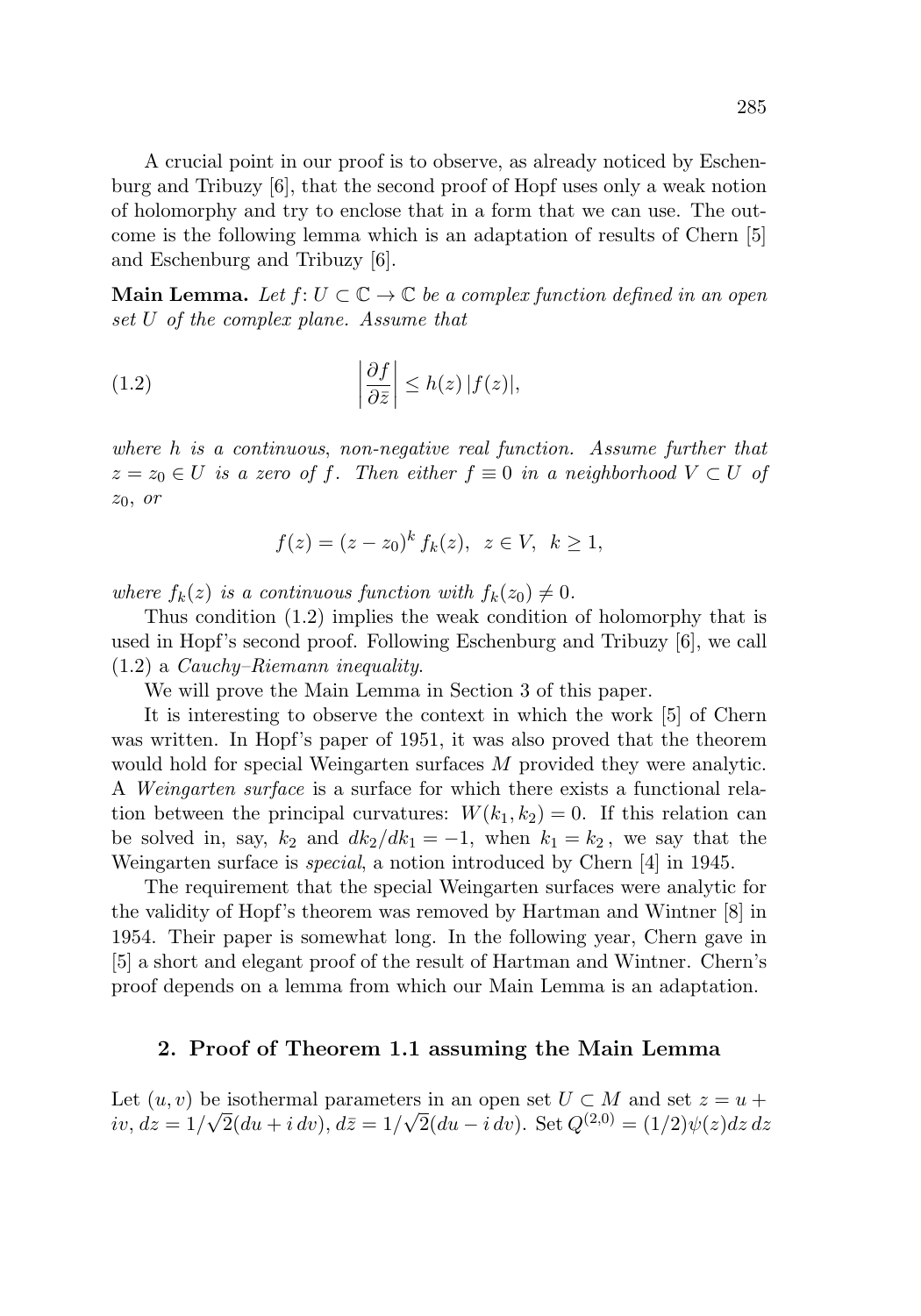and assume that there exists a point  $z_0 \in U$  such that  $\psi(z_0) = 0$ . Set

$$
Z = \frac{1}{\sqrt{2}} \left( \frac{\partial}{\partial u} - i \frac{\partial}{\partial v} \right), \quad \overline{Z} = \frac{1}{\sqrt{2}} \left( \frac{\partial}{\partial u} + i \frac{\partial}{\partial v} \right).
$$

Since  $(u, v)$  are isothermal parameters,  $\langle Z, \overline{Z} \rangle = \lambda^2$ , where  $\lambda^2 = \langle \partial / \partial u, \overline{\partial} \rangle$  $\partial/\partial u\rangle = \langle \partial/\partial v, \partial/\partial v\rangle$ . Notice that  $Q(Z, Z) = \psi(z)$  and set  $|Q(Z, Z)| =$  $|\psi(z)|$ .

For future purposes, it will be convenient to consider the more general ambient space  $M^n(c) \times \mathbb{R}$ , where  $M^n(c)$  is a Riemannian manifold with constant sectional curvature c. Let  $M \hookrightarrow M^n(c) \times \mathbb{R}$  be an immersed surface and set, in this new situation,

(2.1) 
$$
Q(X,Y) = 2\langle \alpha(X,Y),\vec{H}\rangle - c\langle \xi X,\xi Y\rangle,
$$

where  $\vec{H} = HN$  is the mean curvature vector of the immersion,  $\alpha$  is the normal-valued second fundamental form and  $\xi: M^{n}(c) \times \mathbb{R} \to \mathbb{R}$  is again the projection  $\xi(p,t) = t$ .

We first want to compute

$$
\frac{\partial \psi}{\partial \bar{z}} = \overline{Z} Q(Z, Z) = 2\overline{Z} \langle \alpha(Z, Z), \vec{H} \rangle - c \, \overline{Z} \langle \xi Z, \xi Z \rangle.
$$

The first term yields

$$
2\overline{Z}\langle \alpha(Z,Z),\vec{H}\rangle=2\langle \nabla_{\overline{Z}}^{\perp}\alpha(Z,Z),\vec{H}\rangle+2\langle \alpha(Z,Z),\nabla_{\overline{Z}}^{\perp}\vec{H}\rangle.
$$

By definition,

$$
(\nabla_{\overline{Z}}^{\perp}\alpha)(Z,Z)=\nabla_{\overline{Z}}^{\perp}\alpha(Z,Z)-2\alpha\langle\nabla_{\overline{Z}}Z,Z\rangle=\nabla_{\overline{Z}}^{\perp}\alpha(Z,Z),
$$

since, as it is easily checked,  $\nabla_{\overline{Z}}Z = 0$ . Thus

$$
2\overline{Z}\langle \alpha(Z,Z),\vec{H}\rangle=2\langle (\nabla_{\overline{Z}}^{\perp}\alpha)(Z,Z),\vec{H}\rangle+2\langle \alpha(Z,Z),\nabla_{\overline{Z}}^{\perp}\vec{H}\rangle,
$$

hence, by using Codazzi equation, and denoting by  $\widetilde{R}$  the curvature of the ambient space,

$$
2\overline{Z}\langle \alpha(Z,Z),\vec{H}\rangle=2\langle \nabla_Z^{\perp}\alpha(\overline{Z},Z),\vec{H}\rangle+2\langle \widetilde{R}(\overline{Z},Z)Z,\vec{H}\rangle+2\langle \alpha(Z,Z),\nabla_{\overline{Z}}^{\perp}\vec{H}\rangle.
$$

We now need the following.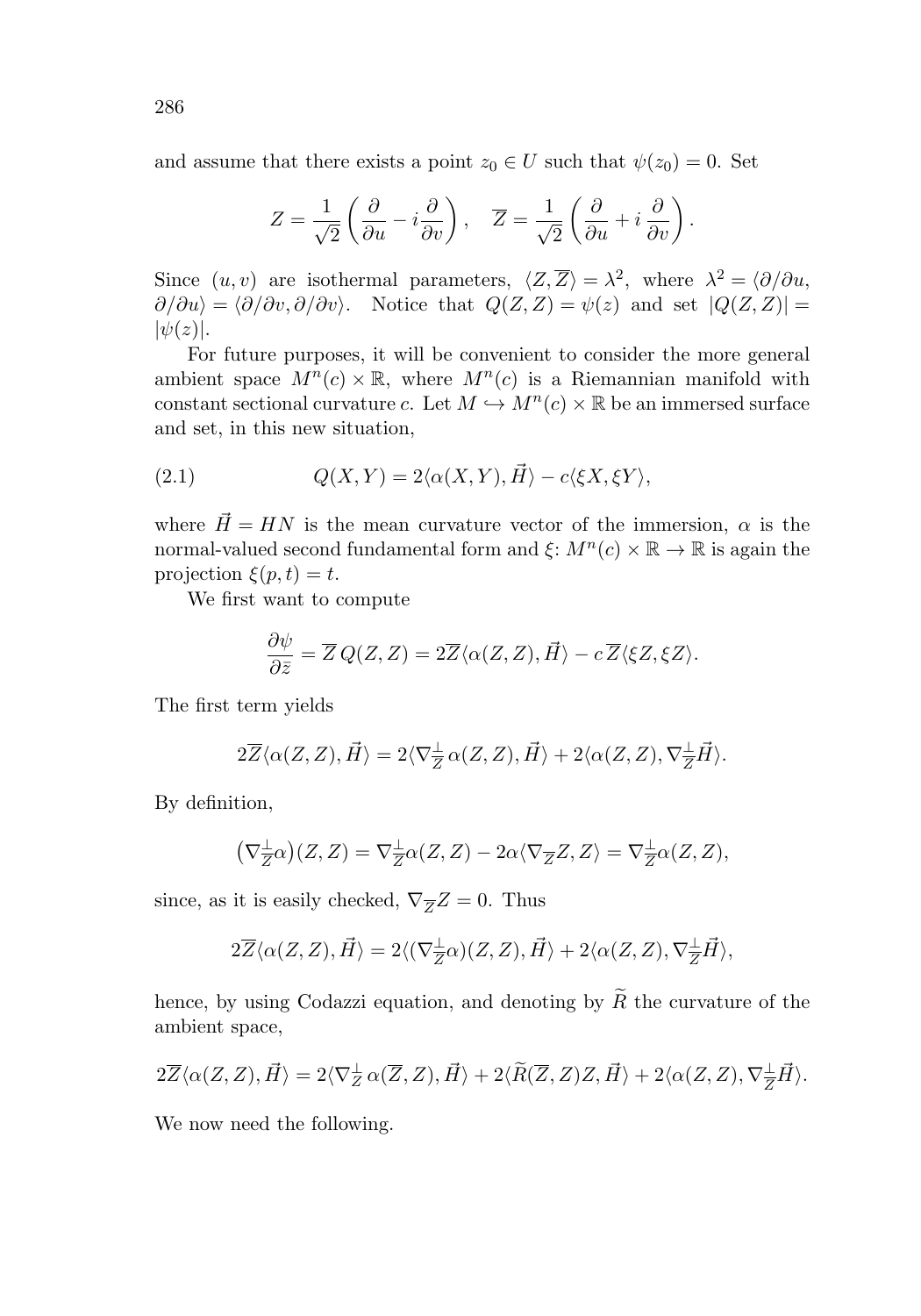**Lemma 2.1.** With the above notation,

$$
\langle \widetilde{R}(\overline{Z},Z)Z,\vec{H}\rangle=c\lambda^2\langle \xi Z,\xi\vec{H}\rangle.
$$

Proof of Lemma 2.1. Let  $\pi\colon M^n(c)\times \mathbb{R} \to M^n(c)$  be defined by  $\pi(p,t)=p$ and identifying, for convenience of notation,  $\pi$  and  $\xi$  with their differentials, we obtain that  $X = \pi X + \xi X$ . Since the ambient space is a product space, we have for its curvature  $R$ 

$$
\langle \widetilde{R}(Z,\overline{Z})Z,\vec{H}\rangle=c\big\{\langle \pi \overline{Z},\pi Z\rangle \langle \pi Z,\pi \vec{H}\rangle-\langle \pi Z,\pi Z\rangle \langle \pi \overline{Z},\pi \vec{H}\rangle\big\}.
$$

Let us compute the various terms of  $\widetilde{R}$ ,

$$
\langle \pi \overline{Z}, \pi Z \rangle = \langle \overline{Z} - \xi \overline{Z}, Z - \xi Z \rangle
$$
  
\n
$$
= \langle \overline{Z}, Z \rangle - \langle \overline{Z}, \xi Z \rangle - \langle \xi \overline{Z}, Z \rangle + \langle \xi \overline{Z}, \xi Z \rangle
$$
  
\n
$$
= \lambda^2 - \langle \pi \overline{Z} + \xi \overline{Z}, \xi Z \rangle - \langle \xi \overline{Z}, \pi Z + \xi Z \rangle + \langle \xi \overline{Z}, \xi Z \rangle
$$
  
\n
$$
= \lambda^2 - 2 \langle \xi \overline{Z}, \xi Z \rangle + \langle \xi \overline{Z}, \xi Z \rangle = \lambda^2 - \langle \xi \overline{Z}, \xi Z \rangle.
$$

On the other hand, since  $\langle Z,N\rangle=0$ , we have

$$
\langle \pi Z, \pi \vec{H} \rangle = \langle Z - \xi Z, \vec{H} - \xi \vec{H} \rangle
$$
  
= -\langle \xi Z, \vec{H} \rangle - \langle Z, \xi \vec{H} \rangle + \langle \xi Z, \xi \vec{H} \rangle  
= -\langle \xi Z, \xi \vec{H} \rangle.

Thus, the first term in the right-hand side becomes

$$
\langle \pi \overline{Z}, \pi Z \rangle \langle \pi Z, \pi \overline{H} \rangle = -(\lambda_2 - \langle \xi \overline{Z}, \xi Z \rangle) (\langle \xi Z, \xi \overline{H} \rangle)
$$
  
=  $-\lambda^2 \langle \xi Z, \xi \overline{H} \rangle + \langle \xi \overline{Z}, \xi Z \rangle \langle \xi Z, \xi \overline{H} \rangle.$ 

For the second term, we have, since  $\langle Z,Z\rangle=0,$ 

$$
\langle \pi Z, \pi Z \rangle = \langle Z - \xi Z, Z - \xi Z \rangle
$$
  
= -\langle Z, \xi Z \rangle - \langle \xi Z, Z \rangle + \langle \xi Z, \xi Z \rangle = -\langle \xi Z, \xi Z \rangle

and

$$
\langle \pi \overline{Z}, \pi \overline{H} \rangle = \langle \overline{Z} - \xi \overline{Z}, \overline{H} - \xi \overline{H} \rangle = -\langle \xi \overline{Z}, \xi \overline{H} \rangle,
$$

hence

$$
\langle \pi Z, \pi Z\rangle \langle \pi \overline{Z}, \pi \overrightarrow{H}\rangle = \langle \xi Z, \xi Z\rangle \langle \xi \overline{Z}, \xi \overrightarrow{H}\rangle.
$$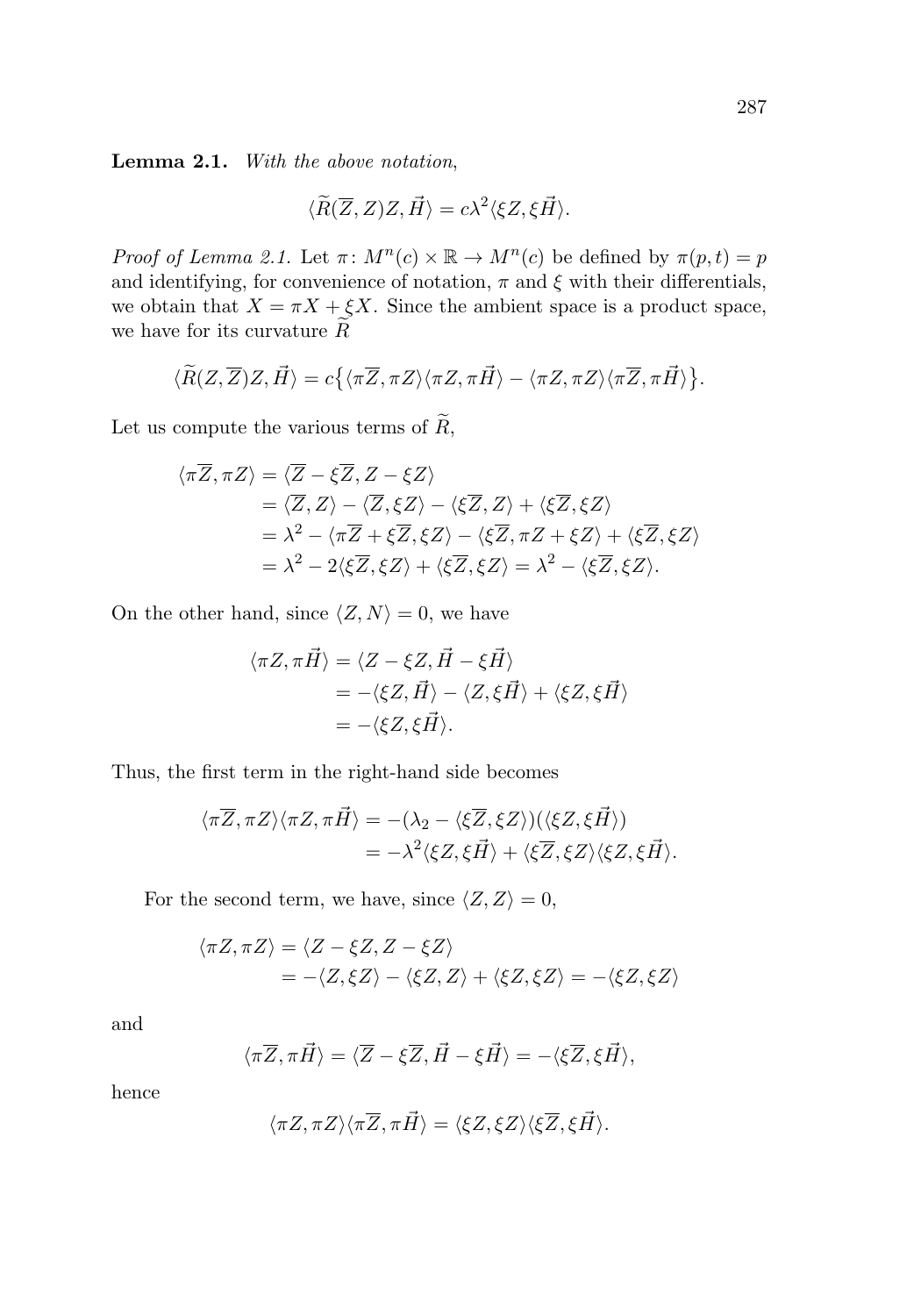It follows that

$$
\langle \widetilde{R}(Z,\overline{Z})Z,\vec{H}\rangle = c\{(-\lambda^2\langle \xi Z,\xi\vec{H}\rangle + \langle \xi \overline{Z},\xi Z\rangle\langle \xi Z,\xi\vec{H}\rangle - \langle \xi Z,\xi Z\rangle\langle \xi \overline{Z},\xi\vec{H}\rangle\} = -c\lambda^2\langle \xi Z,\xi\vec{H}\rangle,
$$

where we have taken into account that  $\langle \xi X, \xi Y \rangle$  is  $\pm |\xi X| |\xi Y|$ . Finally, by the usual symmetries of the curvature tensor, we conclude that

$$
\langle \widetilde{R}(\overline{Z}, Z)Z, \vec{H} \rangle = c\lambda^2 \langle \xi Z, \xi \vec{H} \rangle.
$$

Back to the computation of  $\overline{Z}Q(Z,Z)$ , we have

$$
\overline{Z}Q(Z,Z) = 2\langle (\nabla_Z^{\perp}\alpha)(\overline{Z},Z),\overrightarrow{H}\rangle + 2c\lambda^2\langle \xi Z,\xi\overrightarrow{H}\rangle + 2\langle \alpha(Z,Z),\nabla_{\overline{Z}}^{\perp}\overrightarrow{H}\rangle - c\overline{Z}\langle \xi Z,\xi Z\rangle.
$$

To simplify the above expression, we need another lemma.

**Lemma 2.2.**  $c\overline{Z}\langle \xi Z, \xi Z \rangle = 2c\lambda^2 \langle \xi Z, \xi \overrightarrow{H} \rangle$ .

Proof of Lemma 2.2. We first observe that

$$
\alpha(Z,\overline{Z}) = \overline{\nabla}_{\overline{Z}}Z - (\nabla_{\overline{Z}}Z)^{\mathrm{T}} = \overline{\nabla}_{\overline{Z}}Z,
$$

since that, by a simple computation, it is seen that  $\nabla_{\overline{Z}}Z = 0$ . Since the ambient space is a product  $M^n(c) \times \mathbb{R}$  with natural projections  $\pi$  and  $\xi$ , we can write

$$
\overline{\nabla}_{\overline{Z}}Z = \overline{\nabla}_{\overline{Z}}(\xi Z + \pi Z) = \nabla_{\overline{Z}}^1(\xi Z) + \nabla_{\overline{Z}}^2(\pi Z)
$$

where  $\nabla^1$  and  $\nabla^2$  are the connections of R and  $M^n(c)$ , respectively. Thus,

$$
\xi \alpha(Z, \overline{Z}) = \xi \overline{\nabla}_{\overline{Z}} Z = \xi \nabla^1_{\overline{Z}} (\xi Z) + \xi \nabla^2_{\overline{Z}} (\pi Z) = \nabla^1_{\overline{Z}} (\xi Z),
$$

hence

$$
\langle \xi \alpha(Z, \overline{Z}), \xi Z \rangle = \langle \nabla_{\overline{Z}}^1(\xi Z), \xi Z \rangle = \langle \nabla_{\overline{Z}}(\xi Z), \xi Z \rangle.
$$

Now let us compute  $\overline{Z}\langle \xi Z, \xi Z \rangle$ .

$$
\overline{Z}\langle \xi Z, \xi Z \rangle = 2\langle \overline{\nabla}_{\overline{Z}}(\xi Z), \xi Z \rangle = 2\langle \xi \alpha(Z, \overline{Z}), \xi Z \rangle.
$$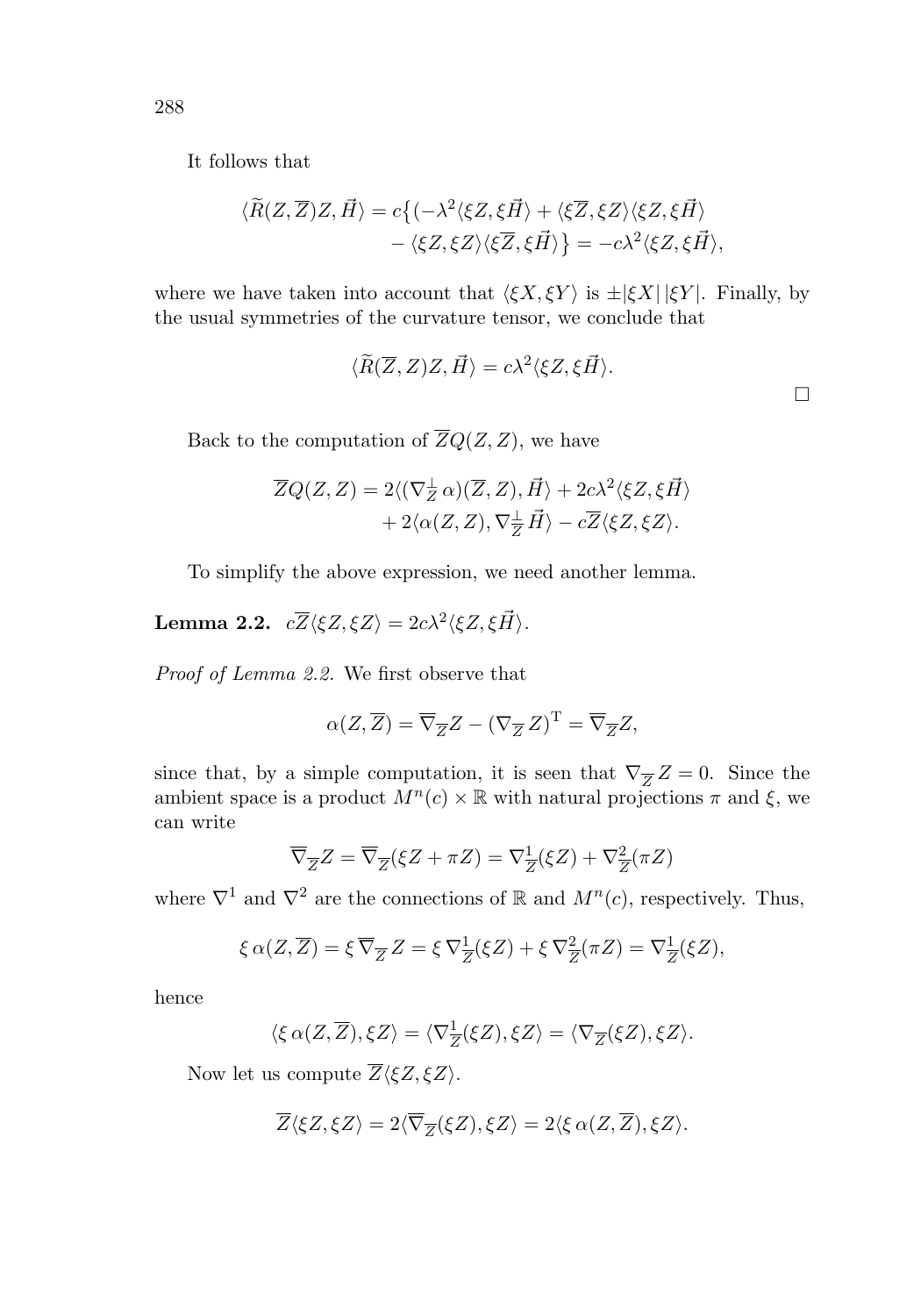Set  $E = 1/\sqrt{2} (e_1 - ie_2)$ , where  $e_1$  and  $e_2$  are the unit vectors of  $\partial/\partial u$ ,  $\partial/\partial v$ , respectively. Thus,  $Z = \lambda E$  and

$$
\alpha(Z,\overline{Z}) = \lambda^2 \alpha(E,\overline{E}) = \lambda^2 \alpha \left( \frac{e_1 - ie_2}{\sqrt{2}}, \frac{e_1 + ie_2}{\sqrt{2}} \right)
$$

$$
= \frac{\lambda^2}{2} \{ \alpha(e_1, e_1) + \alpha(e_2, e_2) \} = \lambda^2 \vec{H},
$$

hence

$$
\overline{Z}\langle \xi Z, \xi \overline{Z} \rangle = 2\langle \nabla_{\overline{Z}}(\xi Z), \xi Z \rangle = 2\langle \xi \alpha(Z, \overline{Z}), \xi Z \rangle = 2\lambda^2 \langle \xi \vec{H}, \xi Z \rangle
$$

and this proves Lemma 2.2.

It follows from Lemma 2.2 that

$$
\overline{Z}\,Q(Z,Z) = 2\langle (\nabla_Z^{\perp}\,\alpha)(\overline{Z},Z),\vec{H}\rangle + 2\langle \alpha(Z,Z),\nabla_{\overline{Z}}^{\perp}\,\vec{H}\rangle.
$$

The first term in the right-hand side can be computed as follows. By definition,

$$
(\nabla_Z^{\perp} \alpha)(\overline{Z}, Z) = \nabla_Z^{\perp} (\alpha(\overline{Z}, Z)) - \alpha(\nabla_Z \overline{Z}, Z) -\alpha(\overline{Z}, \nabla_Z Z) = Z(\langle \overline{Z}, Z \rangle \vec{H}) - \alpha(\overline{Z}, \nabla_Z Z),
$$

where we have used that  $\alpha(Z,\overline{Z}) = \lambda^2 \vec{H}$  (see Lemma 2.2) and that  $\nabla_Z \overline{Z} = 0$ . Thus

$$
(\nabla_Z^{\perp} \alpha)(\overline{Z}, Z) = \langle \nabla_Z \overline{Z}, Z \rangle \vec{H} + \langle \overline{Z}, \nabla_Z Z \rangle \vec{H} + \langle \overline{Z}, Z \rangle \nabla_Z^{\perp} \vec{H} - \alpha(\overline{Z}, \nabla_Z Z).
$$

Now let  $E$  as defined in Lemma 2.2. Then any complex vector  $X$  on M is given by  $X = \xi E$ , where  $\xi$  is a complex number. Thus if  $Y = \eta E$ , we obtain

$$
\alpha(X,\overline{Y}) = \xi \overline{\eta} \, \alpha(E,\overline{E}) = \langle X,\overline{Y} \rangle \vec{H}.
$$

Setting in the above  $X = \nabla_Z Z$  and  $Y = Z$ , we have

$$
(\nabla_Z^{\perp}\alpha)(\overline{Z},Z)=\langle \overline{Z},Z\rangle \nabla_Z^{\perp}\vec{H}+\langle \overline{Z},\nabla_ZZ\rangle \vec{H}-\langle \nabla_ZZ,\overline{Z}\rangle \vec{H}=\langle Z,\overline{Z}\rangle \nabla_Z^{\perp}\vec{H}.
$$

Coming back to  $\overline{Z}Q(Z,Z)$ , we obtain finally

(2.2) 
$$
\overline{Z} Q(Z,Z) = 2 \langle \langle Z, \overline{Z} \rangle \nabla_Z^{\perp} \vec{H}, \vec{H} \rangle + 2 \langle \alpha(Z,Z), \nabla_{\overline{Z}}^{\perp} \vec{H} \rangle,
$$

where the right-hand side of the equality is expressed in terms of the covariant derivatives of the mean curvature vector.

 $\Box$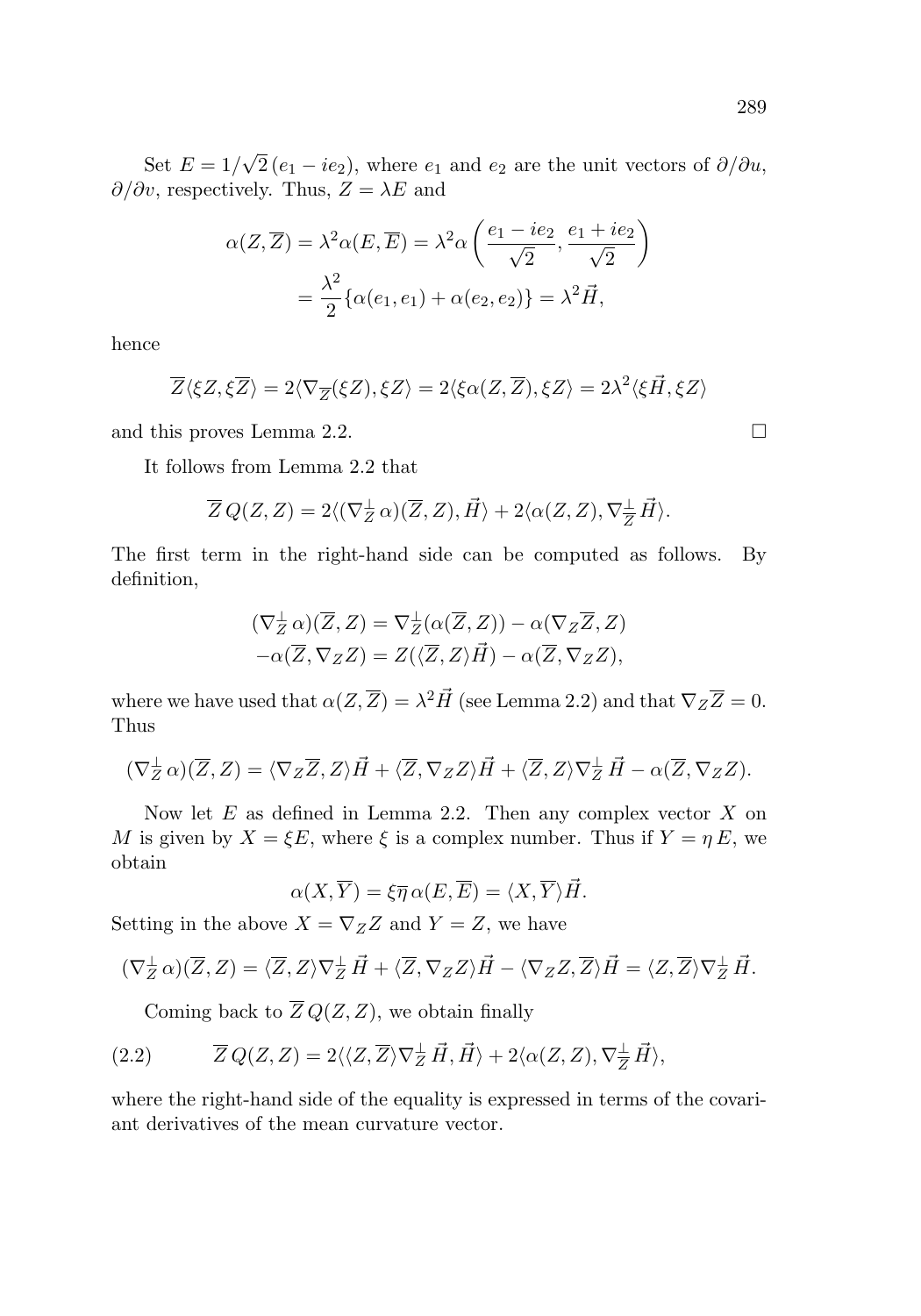**Remark 2.3.** At this point, we have obtained the following generalization of Theorem 1 of Abresch and Rosenberg [2]. Let M be an immersed surface in  $M^n(c) \times \mathbb{R}$  such that its mean curvature vector H is parallel in the normal bundle. Introduce a complex structure in M compatible with the induced metric. Then the  $(2,0)$ -part of the quadratic form on M

$$
Q(X,Y) = 2\langle \alpha(X,Y), \vec{H} \rangle - c\langle \xi X, \xi Y \rangle
$$

is holomorphic. Here  $\alpha$  is the second quadratic form of the immersion and  $\xi$  is the projection of the ambient space on the factor R. It is a natural question to ask which surfaces in  $M^n(c) \times \mathbb{R}$  satisfy the condition that the above quadratic form is holomorphic.

Back to the proof of our Theorem 1.1, we now specialize for  $n = 2$  expression (2.2). Since the codimension is now one,  $\nabla_X^{\perp}N=0$ , for all  $X \in TM$ , where  $N$  is the unit normal vector to the surface  $M$ . Thus

$$
\nabla_{\overline{Z}}^{\perp} \vec{H} = \nabla_{\overline{Z}}^{\perp}(HN) = (\overline{Z}N)N,
$$

and we obtain

$$
\overline{Z} Q(Z,Z) = 2\lambda^2 Z(H)H + 2\alpha(Z,Z)(\overline{Z}H).
$$

Since

$$
|Z(H)| = |dH(Z)| \le |dH||Z| = |dH|\lambda,
$$

and similarly for  $|\overline{Z}(H)|$ , we have

$$
|\overline{Z} Q(Z,Z)| \leq \left\{ 2\lambda^3 |H| + 2\lambda |\alpha(Z,Z)| \right\} |dH|.
$$

By the hypothesis of the Theorem 1.1,  $|dH| \leq g|Q^{(2,0)}|$ . Thus, we obtain

$$
|\overline{Z}Q(Z,Z)| \leq h(z) |Q(Z,Z)|,
$$

where  $h$  is continuous and non-negative. Then we can apply the Main Lemma and we obtain the following.

Let  $U \subset M$  be an open set covered by isothermal coordinates. Assume that the set of zeros of  $Q(Z, Z)$  in U is not empty and let  $z_0 \in U$  be a zero of  $Q(Z, Z)$ . By the Main Lemma, either  $Q(Z, Z)$  is identically zero in a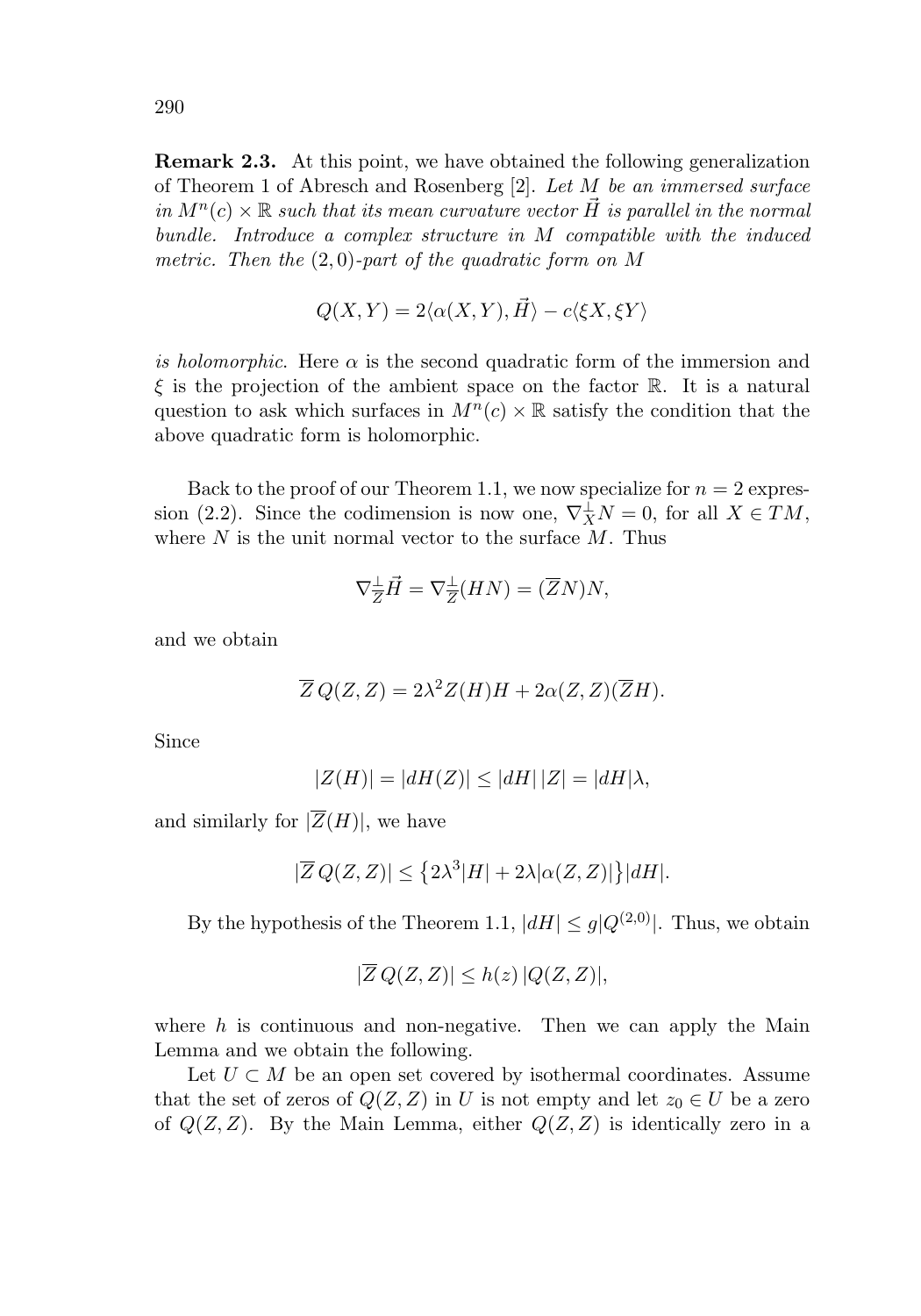neighborhood  $V$  of  $z_0$  or this zero is isolated and the index of a direction field determined by  $\text{Im}[Q(Z,Z)dz^2] = 0$  is  $(-k/2)$  (hence negative). If, for some coordinate neighborhood V of zero,  $Q(Z, Z) \equiv 0$ , this will be so for the whole  $M$ ; otherwise, the zeroes on the boundary of  $V$  will contradict the Main Lemma. So if  $Q(Z, Z)$  is not identically zero, all zeroes are isolated and have negative indices. Since  $M$  has genus zero, the sum of the indices of the singularities of any field of directions is 2 (hence positive). This contradiction shows that  $Q(Z, Z)$  is identically zero. Using the classification result of Abresch–Rosenberg, Theorem 1.1 follows.

**Remark 2.4.** The result of Abresch and Rosenberg applies only to genus zero compact surfaces with constant mean curvature. On the other hand, our result states that either the set of zeroes of  $Q^{(2,0)}$  is empty, or in a neighborhood V of a zero of  $Q^{(2,0)}$  where the condition  $|dH| \leq g|Q^{(2,0)}|$  holds, we have two possibilities: (1)  $Q^{(2,0)} \equiv 0$  in V or (2) such a zero is an isolated critical point of one of the direction fields given by  $\text{Im}[Q(Z,Z)dz^2]=0$ whose index is negative (these two direction fields are orthogonal since their unit vectors diagonalize the real quadratic form  $Q(X, Y)$  in Equation (1)). In this form, the result can be applied to an immersion of a genus one surface M satisfying  $|dH| \leq |Q^{(2,0)}|$ . Since no torus appears in the classification of surfaces with  $|Q^{(2,0)}| \equiv 0$  [1, Theorem 3], and by Poincaré theorem, no isolated zeroes can occur, we conclude that there are no singularities in the field of directions given by  $[\text{Im }Q(Z,Z)dz^2]=0$ . It follows that there exists a global adapted frame in  $M$  that diagonalizes  $Q$  (cf. [2, Theorem 3], where a similar result is obtained in  $\mathbb{R}^3$  from a different hypothesis).

**Remark 2.5.** Our theorem also applies to the non-compact case. Consider a disk-type surface  $\Sigma$  with smooth boundary  $\partial \Sigma$  satisfying the following conditions: (1)  $\Sigma$  is regular up to the boundary, i.e., there exists a smooth surface  $\hat{\Sigma} \supset \Sigma \cup \partial \Sigma$ ; (2) the boundary  $\partial \Sigma$  satisfies the equation  $[\text{Im }Q(Z,Z)dz^2]=0$ ; (3) in  $\Sigma$ ,  $dH \leq q|Q^{(2,0)}|$ . Then, by using the Main Lemma and the computations of the present paper, it can be shown that  $\Sigma$ is one of the surfaces that have  $|Q^{(2,0)}| \equiv 0$  and are described in Theorem 3 of [1]. If we include the possibility that  $\partial \Sigma$  has nonregular points (vertices), we must add the condition; (4) the number of vertices that have angles  $\lt \pi$ is at most 3, and the result is the same. This is related to a result of Choe in  $\mathbb{R}^3$  [10]. Proofs will be given in a forthcoming paper by one of us (M. do Carmo) and I. Fernandez.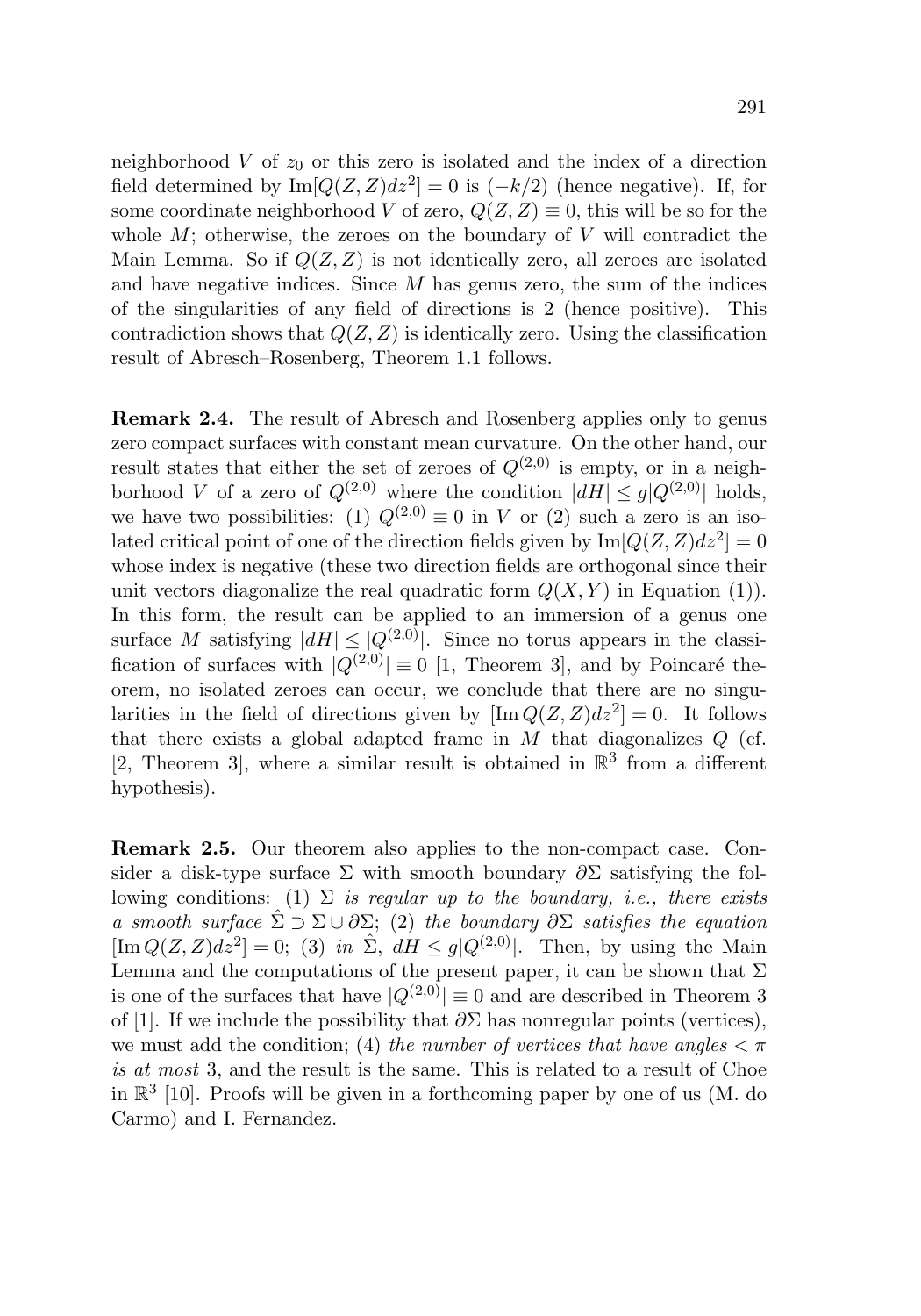### **3. Proof of the Main Lemma**

We can assume that the zero of f is the origin 0 and that U is a disk D of radius  $R$  and center 0. We need some auxiliary lemmas. We follow Chern [5] (see also Hartman and Wintner [7] and Carleman [3]).

**Lemma 3.1.** Assume the hypothesis of the Main Lemma and the fact that  $\lim_{z\to 0} f(z)/z^{k-1} = 0$ ;  $k \geq 1$ . Then  $\lim_{z\to 0} f(z)/z^k$  exists.

**Lemma 3.2.** Under the hypothesis of the Main Lemma assume that  $\lim_{z\to 0}$  $f(z)/z^{k-1} = 0$ ; for all  $k \ge 1$ . Then  $f \equiv 0$  in some neighborhood of 0.

From these two lemmas, the Main Lemma follows. Indeed, from Lemma  $(3.2)$  we obtain that if f is not identically zero in a neighborhood of 0, there exists a k such that  $\lim_{z\to 0} f(z)/z^{k-1} = 0$  but  $\lim_{z\to 0} f(z)/z^k$  may not exist. By Lemma (3.1), we know that  $\lim_{z\to 0} f(z)/z^k$  exists, hence is non-zero, say c. Thus, we can write

$$
f(z) = c zk + R, \quad \lim_{z \to 0} \frac{R}{z^k} = 0
$$

or

$$
f(z) = zk fk(z), \quad fk(z) = c + \frac{R}{zk},
$$

so that  $f_k(0) = c \neq 0$ , and this proves our claim.

It remains to prove Lemmas (3.1) and (3.2).

*Proof of Lemma 3.1.* From now on, we denote by  $D_c(\zeta)$  a disk in the plane  $\mathbb C$  with center  $\zeta$  and radius c. Let  $w \in D_R(0), w \neq 0$ , and in  $W = D_R(0)$  –  ${D_a(0) \cup D_a(w)}$  define a differential form

$$
\varphi = \frac{f(z)}{z^r(z - w)} dz.
$$

Since  $1/z^r(z-w)$  is holomorphic in W, we obtain

$$
d\varphi = \frac{\partial \varphi}{\partial \bar{z}} d\bar{z} \wedge dz = -\frac{1}{z^r(z-w)} \frac{\partial f}{\partial \bar{z}} dz \wedge d\bar{z}.
$$

Now take disks  $D_a(0)$  and  $D_a(w)$  in  $D_R(0)$  and apply Stokes theorem,

(3.1) 
$$
\iint_W d\varphi + \int_{\partial D_R(0)} \varphi - \int_{\partial D_a(0)} \varphi - \int_{\partial D_a(w)} \varphi = 0.
$$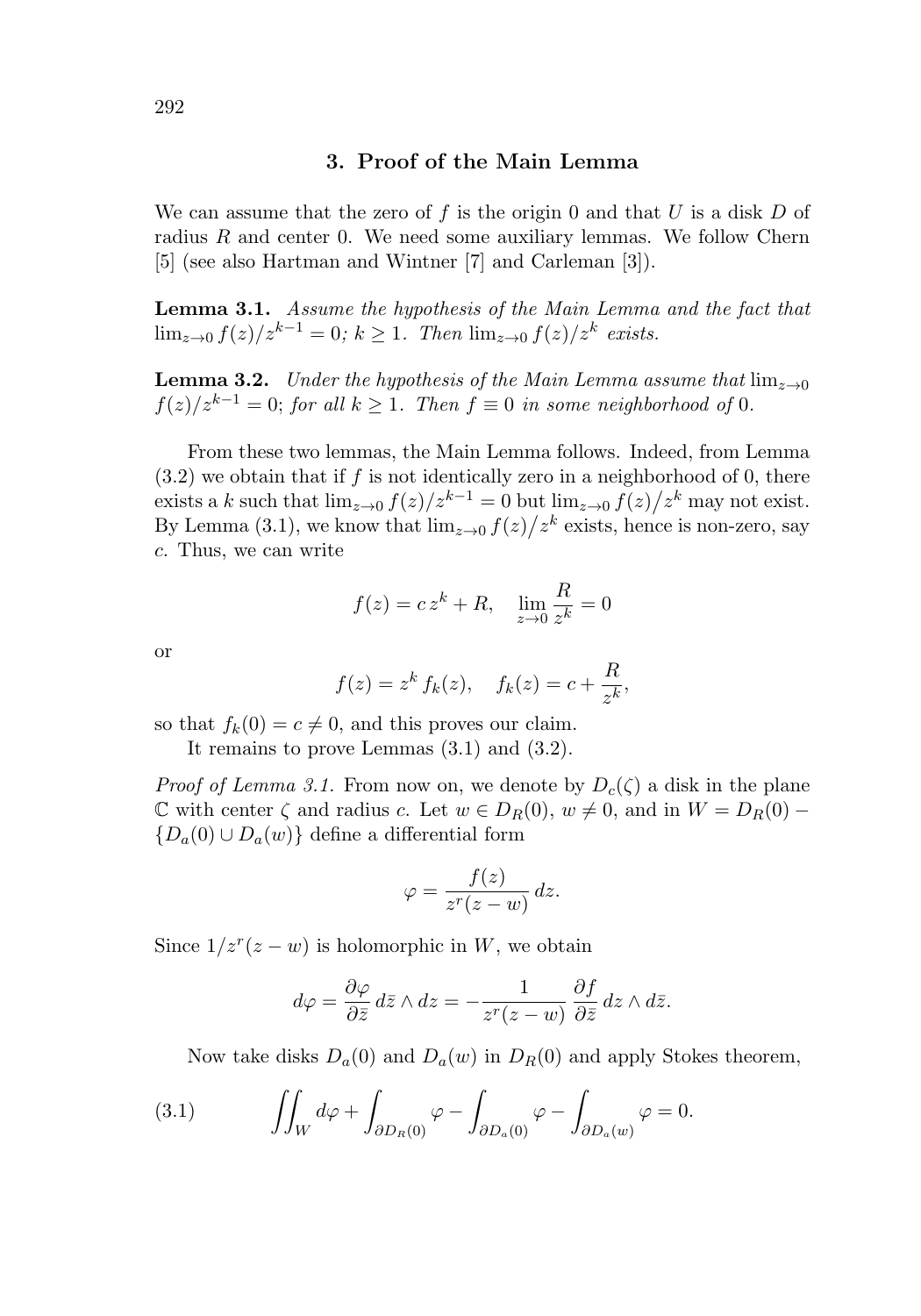Let us compute explicitly the integrals in (3.1). Set  $g(z) = f(z)/z^r$  and  $z = w + ae^{i\theta}, 0 \le \theta \le 2\pi$ . Then

$$
\int_{\partial D_a(w)} \varphi = \int_{\partial D_a(w)} \frac{g(z)}{(z-w)} dz = \int_0^{2\pi} \frac{g(w + ae^{i\theta})}{ae^{i\theta}} aie^{i\theta} d\theta,
$$

and

$$
\lim_{a \to 0} \int_{\partial D_a(w)} \varphi = ig(w) \int_0^{2\pi} d\theta = 2\pi i f(w) w^{-r}.
$$

Next, set  $z = ae^{i\theta}$  and, since by hypothesis,  $\lim_{z\to 0} f(z)/z^{r-1} = 0$ , we obtain

$$
\lim_{a \to 0} \int_{\partial D_a(0)} \varphi = \lim_{a \to 0} \int_0^{2\pi} \frac{f(a e^{i\theta}) i d\theta}{a^{r-1} e^{(r-1)i\theta} (a e^{i\theta} - w)} = 0.
$$

It follows, by taking the limits in (1) when  $a \to 0$ , that

$$
(3.2) \t-2\pi i f(w)w^{-r} + \int_{\partial D_R(0)} \frac{f(z)dz}{z^r(z-w)} = \iint_{D_R(0)} \frac{1}{z^r(z-w)} \frac{\partial f}{\partial \bar{z}} dz \wedge d\bar{z},
$$

where the limit in the double integral exists, because the left-hand side is well defined.

Since the function  $h$  in the statement of the Main Lemma is continuous, there exists  $A > 0$  such that

$$
\max_{z \in D_R(0)} h(z) \le A.
$$

Then, it follows from (3.2),

$$
(3.3) \quad 2\pi \left| f(w)w^{-r} \right| \leq \int_{\partial D_R(0)} \frac{|f(z)| \, |dz|}{|z^r| \, |z-w|} + \iint_{D_R(0)} \frac{2A|f(z)|}{|z|^r \, |z-w|} \, du \wedge dv,
$$

since  $dz \wedge d\overline{z} = -2i du \wedge dv, z = u + iv.$ 

Now take  $z_0 \in D$  with  $z_0 \neq 0$ , multiply the above inequality by  $1/|w$  $z_0$ , and integrate it relative to  $dx \wedge dy$ , where  $w = x + iy$ . Then, by setting  $D_{\varepsilon} = D_R(0) - D_{\varepsilon}(z_0)$ , we have,

$$
\int_{D_{\varepsilon}} \frac{2\pi |f(w)w^{-r}|}{|w - z_0|} dx \wedge dy \le \int_{D_{\varepsilon}} \int_{\partial D_R(0)} \frac{|f(z)||dz|}{|z|^r |z - w||w - z_0|} dx \wedge dy + \int_{D_{\varepsilon}} \int_{D_R(0)} \frac{2A|f(z)|du \wedge dv}{|z|^r |z - w||w - z_0|} dx \wedge dy
$$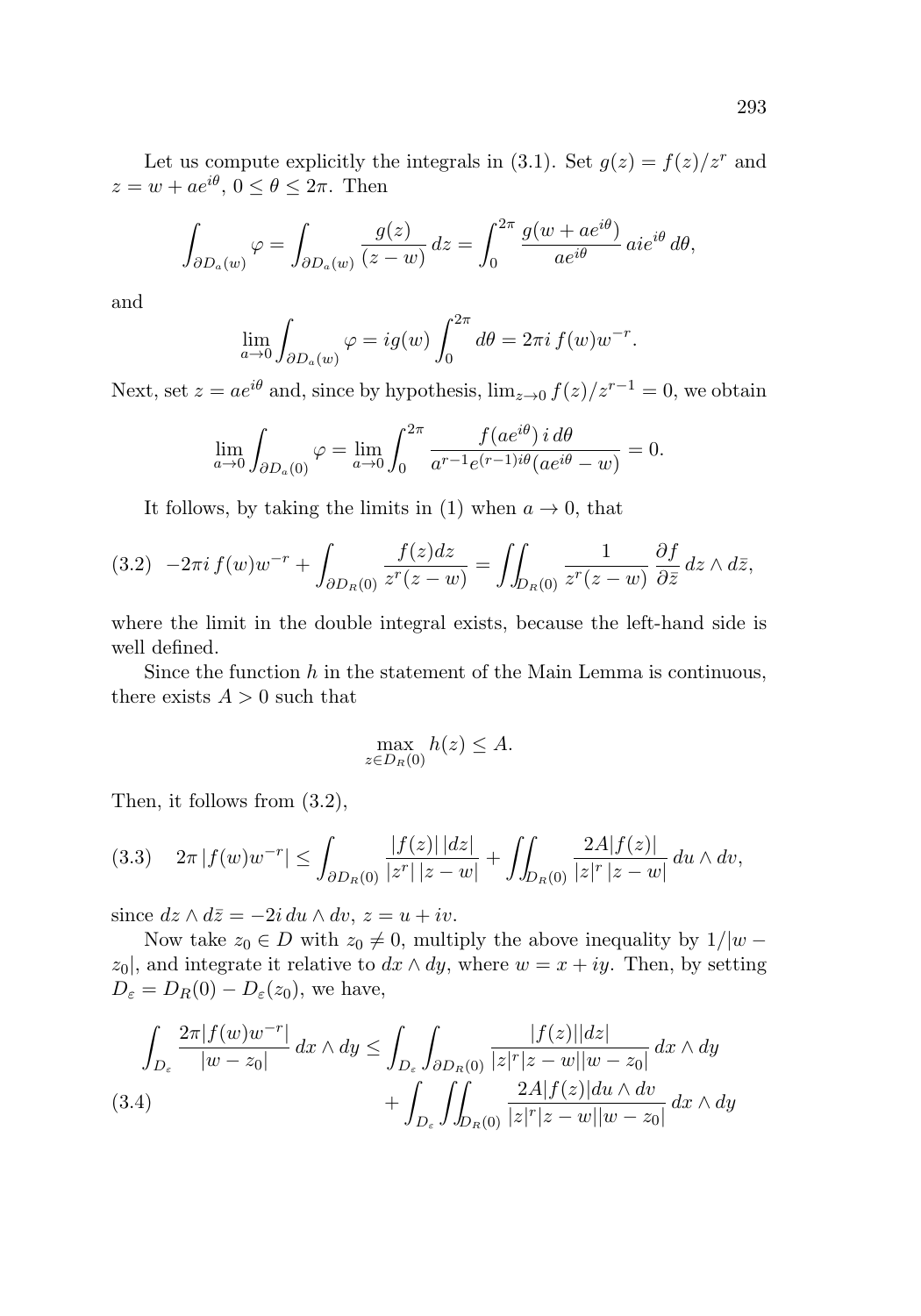We want to estimate the integrals in (3.4). For this, we first observe that

(3.5) 
$$
\frac{1}{|z-w||w-z_0|} = \frac{1}{|z-z_0|} \left| \frac{1}{(z-w)} + \frac{1}{(w-z_0)} \right|
$$

and that

(3.6) 
$$
\int_{D_R(0)} \frac{dx \wedge dy}{|z - w|} \le \int_{D_{2R}(z)} \frac{dx \wedge dy}{|z - w|} = \int_0^{2R} \int_0^{2\pi} \frac{\rho \, d\theta \, d\rho}{\rho} = 4\pi R.
$$

It follows that, for the first term on the right-hand side of inequality (3.4), we obtain

$$
\int_{D_{\varepsilon}} \int_{\partial D_R(0)} \frac{|f(z)| \, |dz|}{|z|^r |z - w| \, |w - z_0|} \, dx \wedge dy \le \int_{D_{\varepsilon}} \int_{\partial D_R(0)} \frac{|f(z)| \, |dz|}{|z|^r |z - z_0|} \, \frac{dx \wedge dy}{|w - z_0|} + \int_{D_{\varepsilon}} \int_{\partial D_R(0)} \frac{|f(z)| \, |dz|}{|z|^r |z - z_0|} \, \frac{dx \wedge dy}{|z - w|} \le 8\pi R \int_{\partial D_R(0)} \frac{|f(z)| \, |dz|}{|z|^r |z - z_0|},
$$

where we have used  $(3.5)$  and  $(3.6)$ . Similarly, for the second term on the right-hand side of (3.4), we obtain

$$
2A \int_{D_{\varepsilon}} \iint_{D_R(0)} \frac{|f(z)|}{|z|^r} \frac{du \wedge dv}{|z - w||w - z_0|} dx \wedge dy
$$
  

$$
\leq 16A\pi R \iint_{D_R(0)} \frac{|f(z)|}{|z|^r |z - z_0|} du \wedge dv.
$$

Thus, we can write the inequality (3.4) as

$$
2\pi \int_{D_{\varepsilon}} \frac{|f(w)| \, |w|^{-r}}{|w - z_0|} \, dx \wedge dy \leq 8\pi R \int_{\partial D_R(0)} \frac{f(z) \, |dz|}{|z|^r \, |z - z_0|} + 16A\pi R \int_{D_R(0)} \frac{|f(z)| du \wedge dv}{|z|^r \, |z - z_0|}
$$

or

$$
(3.7) \t(1-8AR)\iint_{D_R(0)}\frac{|f(z)|}{|z|^r\,|z-z_0|}\,du\wedge dv \le 4R\int_{\partial D_R(0)}\frac{|f(z)|\,|dz|}{|z|^r\,|z-z_0|}.
$$

Since  $A$  does not change if  $R$  decreases, we can choose  $R$  small enough so that  $1 - 8AR > 0$ .

Now, the integral in the right-hand side of (3.7) is bounded as  $z_0 \rightarrow$ 0; hence, the same holds for the integral in the left-hand side. Since its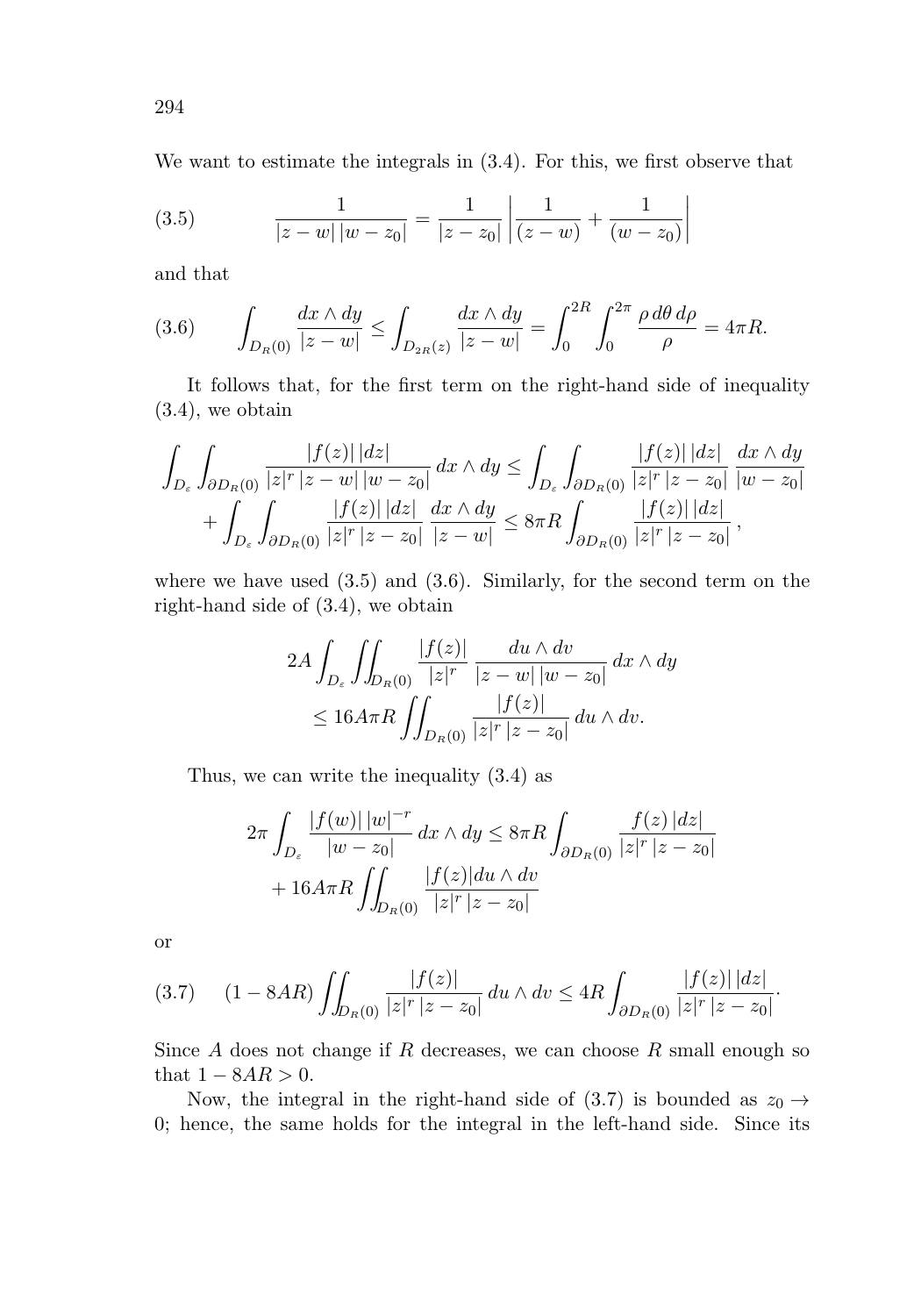integrand increases monotonically as  $z_0 \to 0$ , we have that

$$
\lim_{z_0 \to 0} \iint_{D_R(0)} \frac{f(z)}{|z|^r |z - z_0|} du \wedge dv
$$

exists. It follows from (3.3) and that  $f(w)w^{-r}$  is bounded when  $w \to 0$ . Thus, from (3.2), we conclude that  $f(w)w^{-r}$  exists, as we wished.  $\Box$ 

*Proof of Lemma 3.2.* Assume that  $f$  is not identically zero in a neighborhood of 0 and let  $z_0$  be such that  $f(z_0) \neq 0, |z_0| < R$ .

Now by multiplying the inequality (3.3) by  $dx \wedge dy$  and integrating, we obtain

(3.8) 
$$
2\pi (1 - 8AR) \iint_{D_R(0)} |f(w)| |w|^{-r} dx dy
$$

$$
\leq 8\pi R \int_{\partial D_R(0)} \frac{|f(z)| |dz|}{|z|^r}, \text{ for all } r \geq 1.
$$

Notice that, by setting

$$
D^* = \left\{ z \in D_{R(0)}; |z| \le |z_0| \text{ and } |f(z)| \ge \frac{|f(z_0)|}{2} \right\}
$$

we obtain

$$
(1 - 8AR) \iint_{D_R(0)} |f(z)| |z|^{-r} du \wedge dv
$$
  
\n
$$
\geq (1 - 8AR) \iint_{D^*} |f(z)| |z|^{-r} du \wedge dv
$$
  
\n
$$
\geq \frac{1 - 8AR}{2} |f(z_0)| |z_0|^{-r} \text{ vol } D^* = a|z_0|^{-r},
$$

where  $a = 1 - 8AR/2|f(z_0)|$  vol  $D^*$ .

On the other hand,

$$
4R \int_{\partial D_R(0)} |f(z)| \, |z|^{-r} \, |dz| \le b \, R^{-r},
$$

where

$$
b = 4R \max_{\partial D_R(0)} |f(z)| \int_{\partial D_R(0)} |dz|.
$$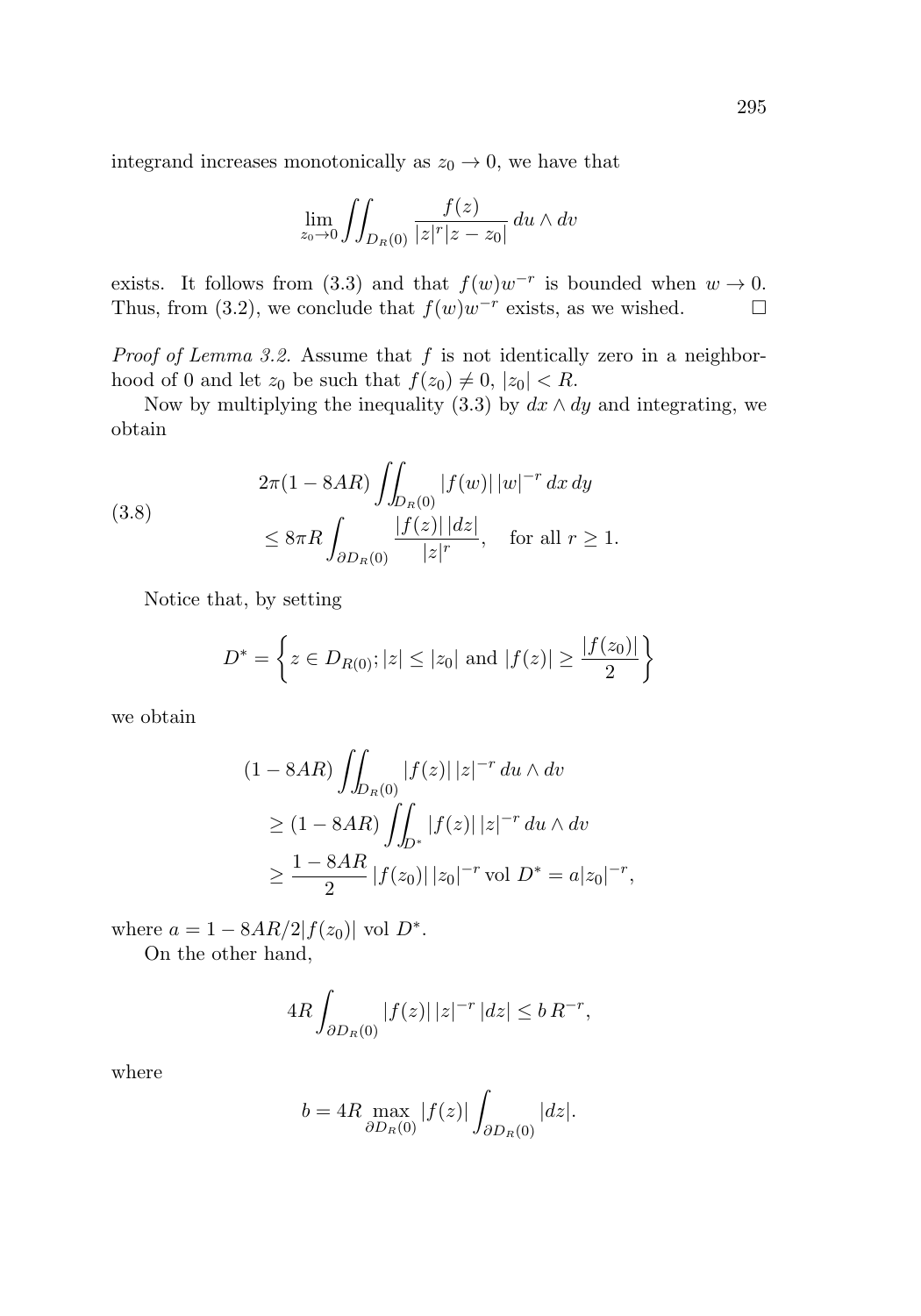It follows from those estimates and (3.8) that  $a|z_0|^{-r} \leq b R^{-r}$ , for all r, where a and b do not depend on r. Thus, since  $|z_0| < R$ ,

$$
0 \le \lim_{r \to \infty} \frac{a}{b} \le \lim_{r \to \infty} \left(\frac{|z_0|}{R}\right)^r = 0.
$$

Because  $a = 1 - 8AR/2|f(z_0)|$  vol  $D^*$ , this implies that  $|f(z_0)| = 0$ , a contradiction to the definition of  $z_0$ . This completes the proof of Lemma (3.2) and of the Main Lemma.  $\square$ 

#### **4. Further results and questions**

Bryant proved the following result in [7]. Let M be a compact surface of genus zero immersed in  $\mathbb{R}^3$  and let f be any smooth function defined in an open interval containing  $[0, \infty)$ . Then if M satisfies a Weingarten relation of the form

$$
H = f(H^{2} - K) = f(|\alpha^{(2,0)}|^{2}),
$$

where  $\alpha^{(2,0)}$  is the (2,0)-part of the second quadratic form in M, then M is isometric to a sphere.

We can generalize this result as follows.

**Proposition 4.1.** Let M be a compact surface of genus zero immersed in  $M^2(c) \times \mathbb{R}$  and let f be a smooth function. Assume that

(4.1) 
$$
H = f(|Q^{(2,0)}|^2).
$$

Then  $Q^{(2,0)} \equiv 0$  and the conclusion of Theorem 1.1 applies.

*Proof.*  $|dH| = |df| |d(|Q^{(2,0)}|^2)|$ . But

$$
|Q^{(2,0)}|^2 = Q^{(2,0)} \,\overline{Q}^{(2,0)}.
$$

Thus

$$
d|Q^{(2,0)}|^2 = dQ^{(2,0)}\,\overline{Q}^{(2,0)} + Q^{(2,0)}\,d\overline{Q}^{(2,0)}
$$

and

$$
|d|Q^{(2,0)}|^2| \le |dQ^{(2,0)}| \, |\overline{Q}^{(2,0)}| + |Q^{(2,0)}| \, |d\overline{Q}^{(2,0)}|
$$
  
= 
$$
|Q^{(2,0)}| \{ (|dQ^{(2,0)}| + |d\overline{Q}^{(2,0)}|) \}.
$$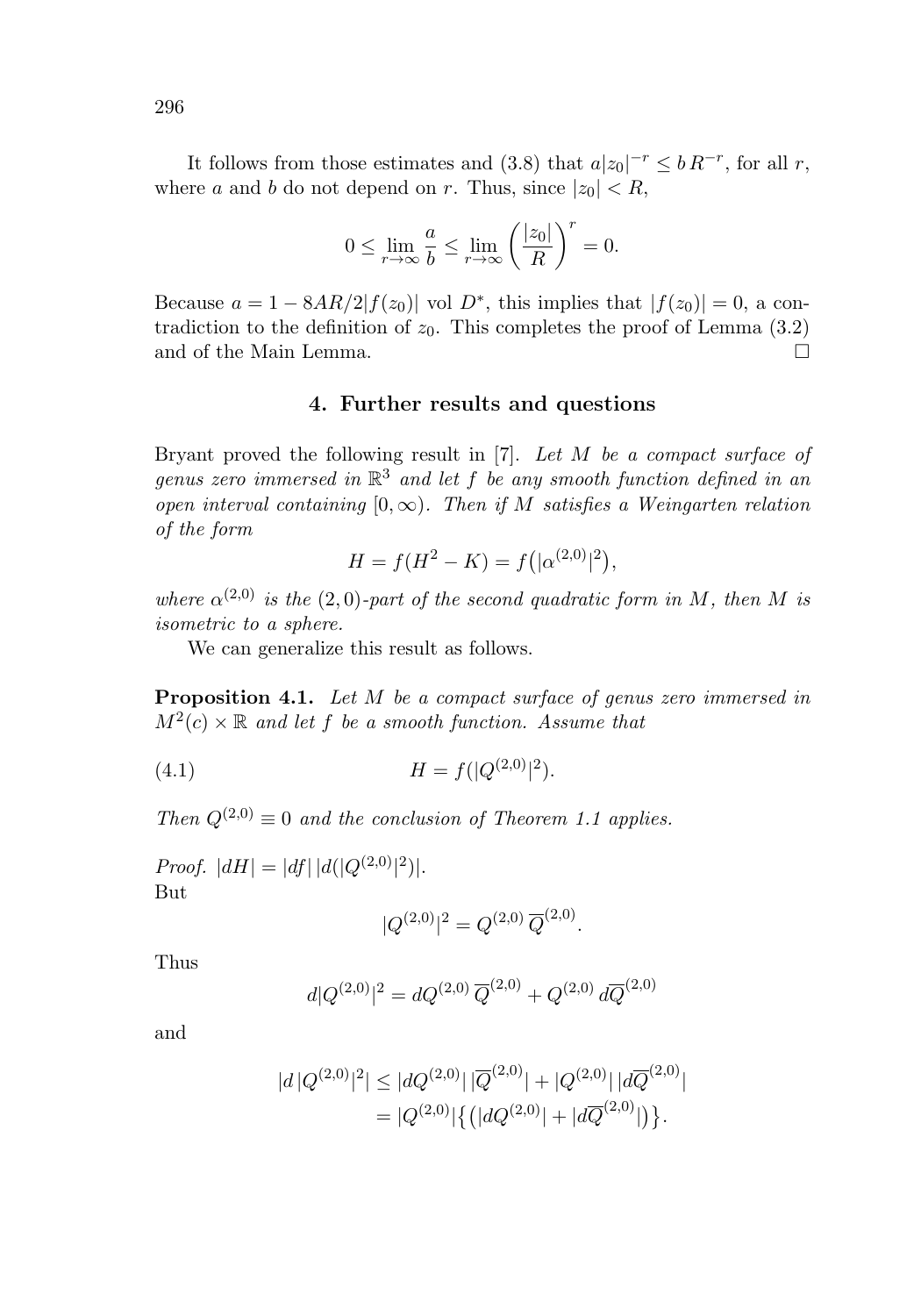It follows that

$$
|dH| \le |df| (|dQ^{(2,0)}| + |d\overline{Q}^{(2,0)}|) |Q^{(2,0)}| = g|Q^{(2,0)}|,
$$

where we have set  $g = |df|(|dQ^{(2,0)}| + |d\overline{Q}^{(2,0)}|)$ . Therefore, we are in the conditions of Theorem 1.1, and the result follows.  $\Box$ 

A natural question is the following. In the case of Bryant's theorem, it is known that  $|\alpha^{(2,0)}|^2 = H^2 - K$ . It would be interesting to know an expression of  $|Q^{(2,0)}|^2$  in terms of simple geometric invariants of M.

Also, from the function  $f$  defined in the above Bryant's statement, he constructs a quadratic form globally defined on the Weingarten surface M, not necessarily homeomorphic to a sphere, which is shown to be holomorphic on  $M$ . As an application he shows, for instance, that a smooth immersion of a torus  $T^2$  satisfying a Weingarten relation as above is free of umbilics and there exists a global principal adapted frame on  $T^2$ .

Is it possible to construct such a holomorphic quadratic form on Weingarten surfaces immersed in  $M^2(c) \times \mathbb{R}$ ? This may turn out to be useful even if one has to consider some restricted Weingarten relation. A relevant geometric problem related to that is which are the closed immersed surfaces in  $M^2(c) \times \mathbb{R}$  with constant Gaussian curvature?

**Remark 4.2.** As in Remark 2.4, we only need condition (4.1) in a neighborhood of a point where  $Q^{(2,0)} = 0$ , and again the result of the above proposition can be stated in a way (cf. Remark 2.4) that it applies to compact surfaces M not necessarily homeomorphic to spheres.

#### **References**

- [1] U. Abresch and R. Rosenberg, A Hopf differential for constant mean curvature surfaces in  $S^2 \times \mathbb{R}$  and  $H^2 \times \mathbb{R}$ , Acta Math. **193** (2004), no. 2, 141–174.
- [2] R. Bryant, Complex analysis and a class of Weingarten surfaces, Preprint, unpublished.
- $[3]$  T. Carleman, *Sur les systèmes linèaires aux dérivées partielles du prim*ier ordre deux variables, Comptes Rendus de A.S. Paris **197** (1933), 471–474.
- [4] S. S. Chern, Some new characterizations of the Euclidean sphere, Duke Math. J. **12** (1945), 279–290.